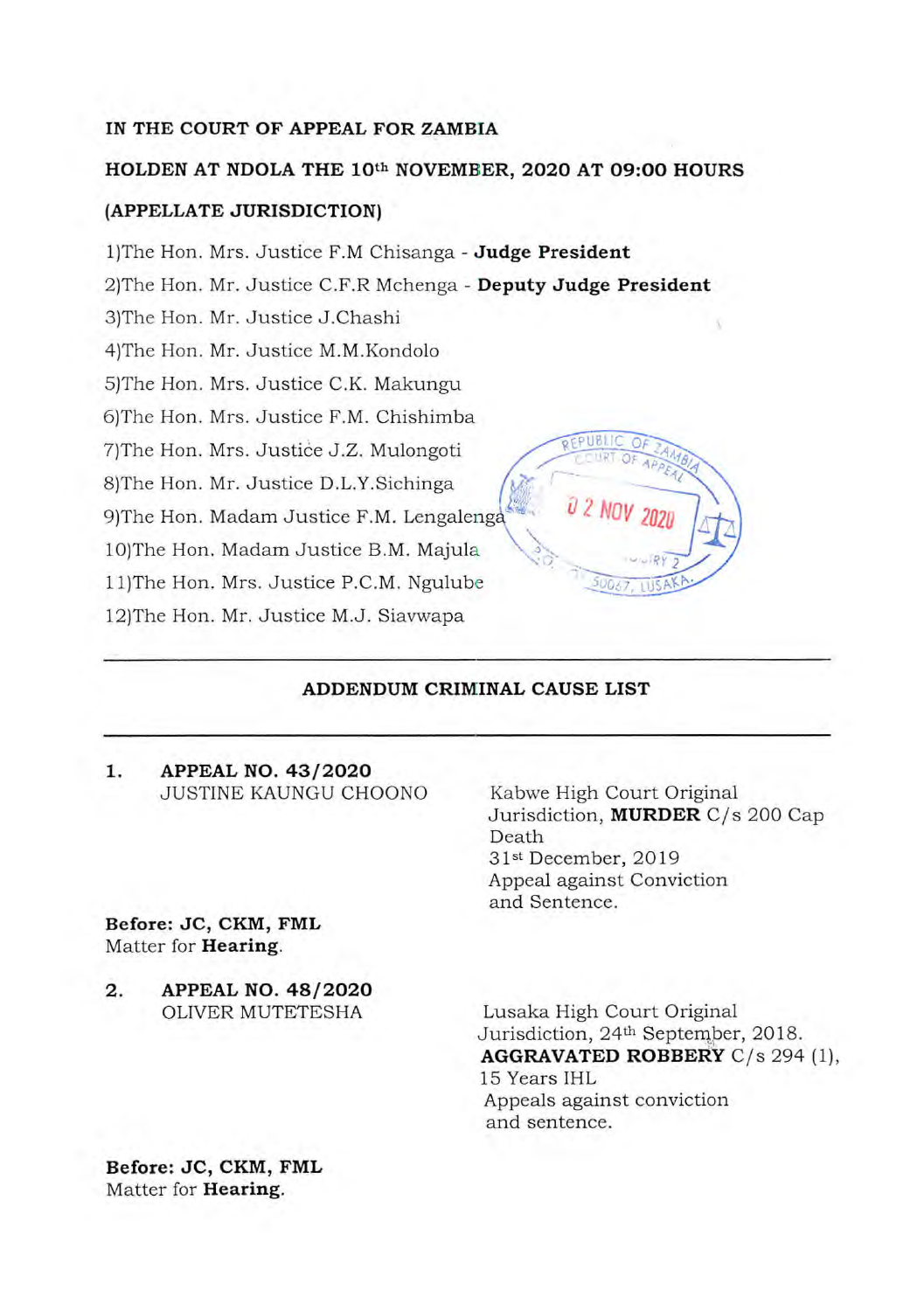**3. APPEAL NO. 47/2020 MOSES MWANSA** 

Lusaka High Court Original Jurisdiction lSth September, 2019. MURDER C/s 200 Cap 87 Death. Appeals against conviction and death.

**Before: JP, DLYS, PCMN**  Matter for **Judgment** 

**4. APPEAL NO. 50/2020 MIRRIAM MULENGA** 

Lusaka High Court Original Jurisdiction 16th July, 2019 **MURDER** C/s 200 Cap 87 Death Appeals against conviction and sentence.

**Before: JP,DLYS, PCMN Matter for Judgment** 

**5. APPEAL NO. 54-55/2020 JOE FIELD BWALYA ALICK ZULU** 

Kabwe High Court Original Jurisdiction 5th February, 2019 **AGGRAVATED ROBBERY** 

C/s 215 (a) Cap 87 20 Years IHL Appeals against conviction and sentence.

**Before: DJP, PCMN, MJS Matter for Judgment** 

**6. APPEAL NO. 58/2020**  MATHEWS CHITUPILA CHALWE

Kabwe High Court Original Jurisdiction **INCEST** C/s 159(1) Cap 87 45 Years IHL Appeals against conviction and sentence

**Before: DJP, PCMN, MJS Matter for Judgment**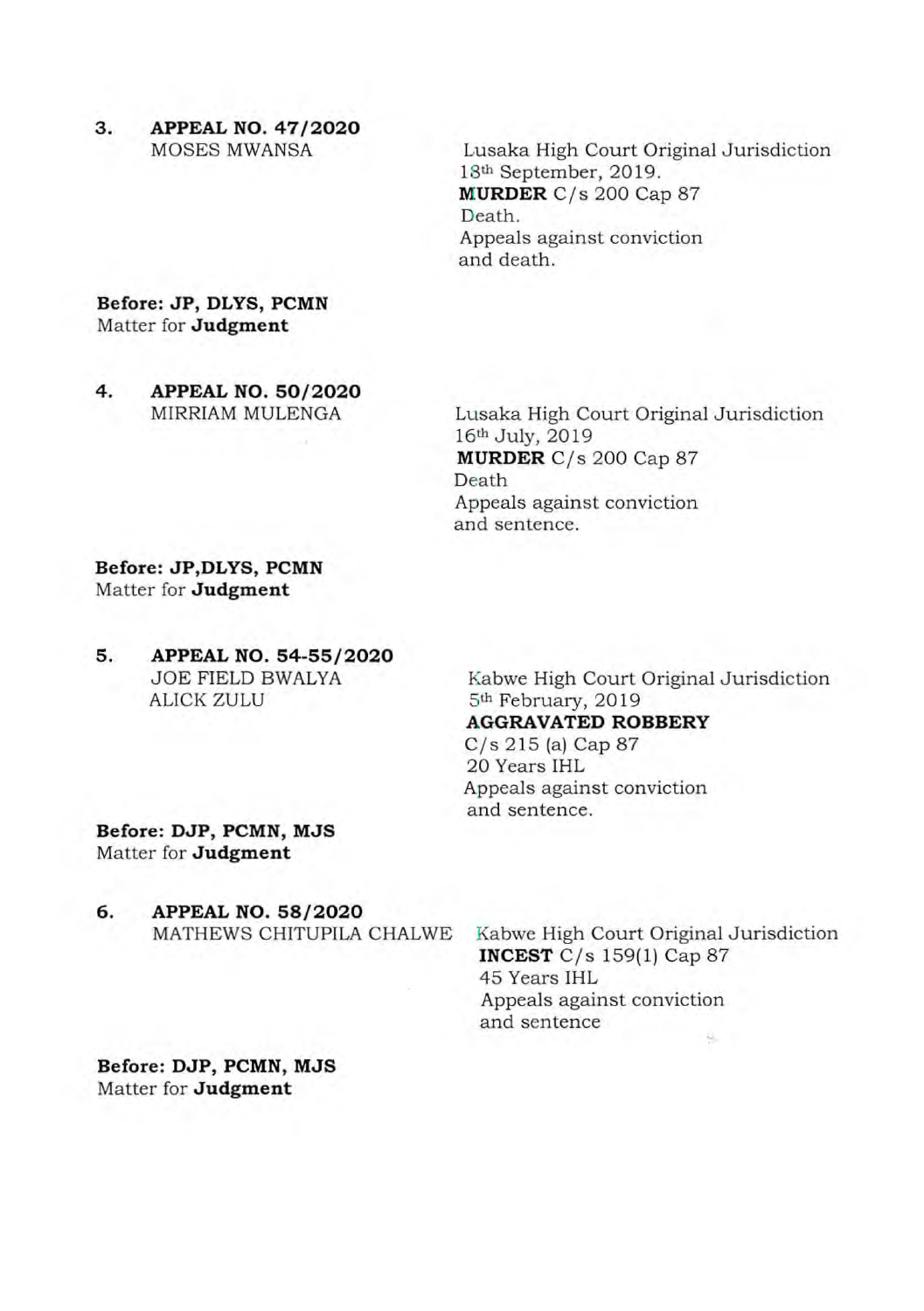7. APPEAL NO. 59/2020 CLEVER MULALA MUCHIMBA

Kabwe High Court Original Jurisdiction MURDER C/s 200 Cap 87 Death, 31st July, 2019 Appeals against conviction and Sentence.

## **Before: DJP, PCMN, MJS**  Matter for **Judgment**

**8. APPEAL NO. 151/2019 VICTOR MULUNGWE** 

Lusaka High Court Original Jurisdiction **UNNATURAL OFFENCE** C/s155 (1) Cap 87 Life Imprisonment. Appeal against Conviction and Sentence.

# **Before: DJP, BMM, MJS Matter for Judgment.**

## **9. APPEAL NO. 139,140,141,142,143/2019**

CHRISTOPHER MUBITA CLIFORD MULAMBWANYAMA CHRISPINE SHAPENDE OWEN KABUKU IMAATA DAVY SITALI SILILO

Livingstone High Court Original Jurisdiction **MURDER** C/s 200 cap 87 Death. 3rd August, 2019. Appeal against conviction and sentence.

#### **Before: DJP, BMM, MJS**

Matter coming up for **Judgment.** 

**10. APPEAL NO. 145/2019**  MOSES CHIKUNI

Livingstone High Court Original Jurisdiction 27th October, 2019 **INCEST** C/s 159 cap 187 25 Years IHL. Appeals against Conviction and sentence.

**Before: DJP, BMM, MJS**  Matter for **Judgment**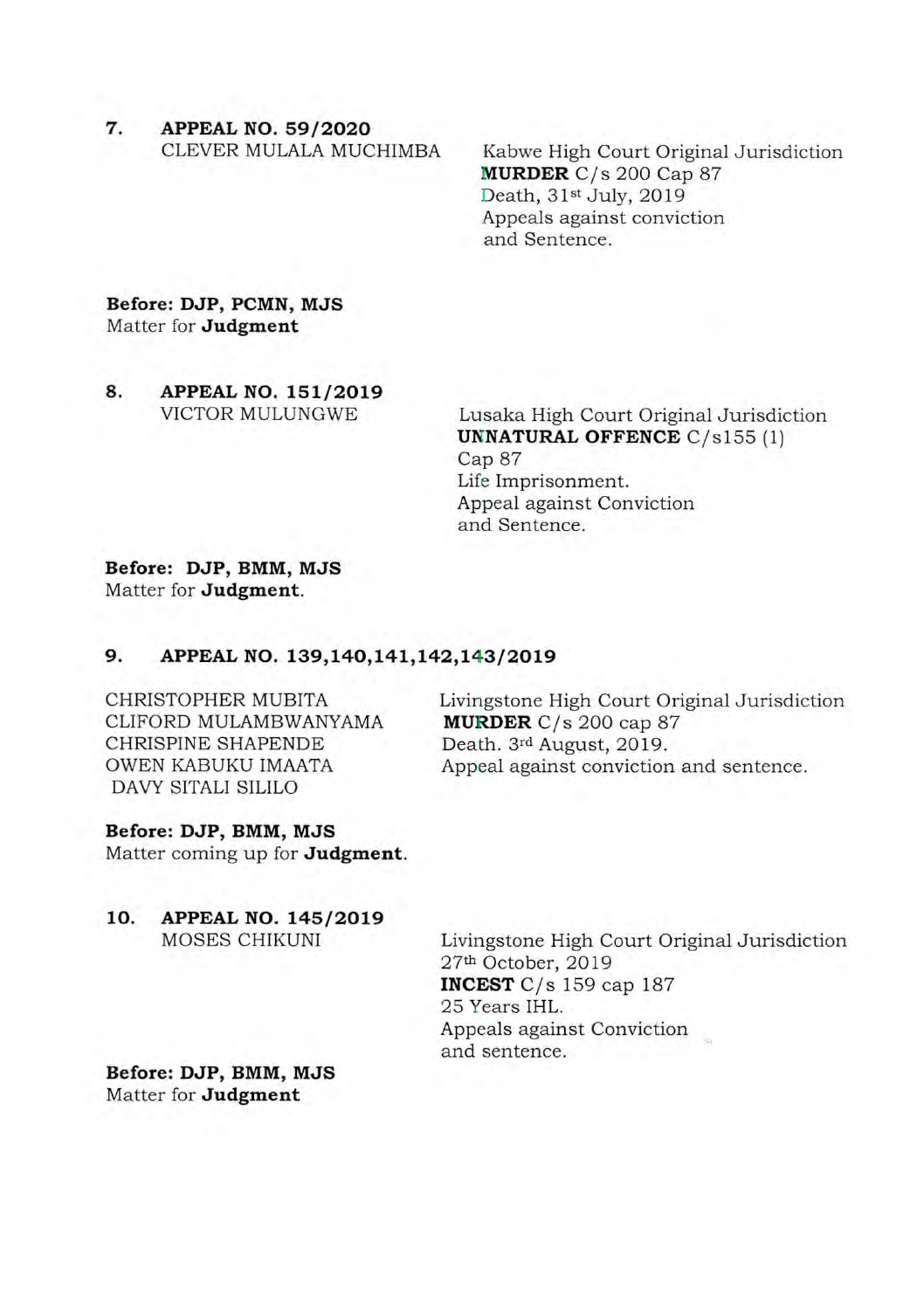**11. APPEAL NO. 146/2019 MENDULU SHAFT** 

Livingstone High Court Original Jurisdiction, 23rd August, 2019 **DEFILEMENT** C/s 138(1) Cap 87 Death Appeals against conviction and sentence.

**Before: DJP, BMM,MJS**  Matter for **Judgment** 

**12. APPEAL NO. 37/2020**  BAZEL MWANZA

Ndola High Court Original Jurisdiction. 28th March, 2017 **DEFILMENT C/s 138(1) Cap 87**  25 Years IHL Appeals against conviction and sentence

**Before: DJP, BMM, MJS Matter for Judgment** 

**13. APPEAL NO. 01/2020** 

**JAH CHARLES MUTELA** 

Soiwezi High Court Original Jurisdiction

19th June 2019,

**MURDER** C/s 200 cap 87

Death

Appeals against Conviction

and sentence.

**Before: DJP, BMM, MJS** 

Matter for **Judgment**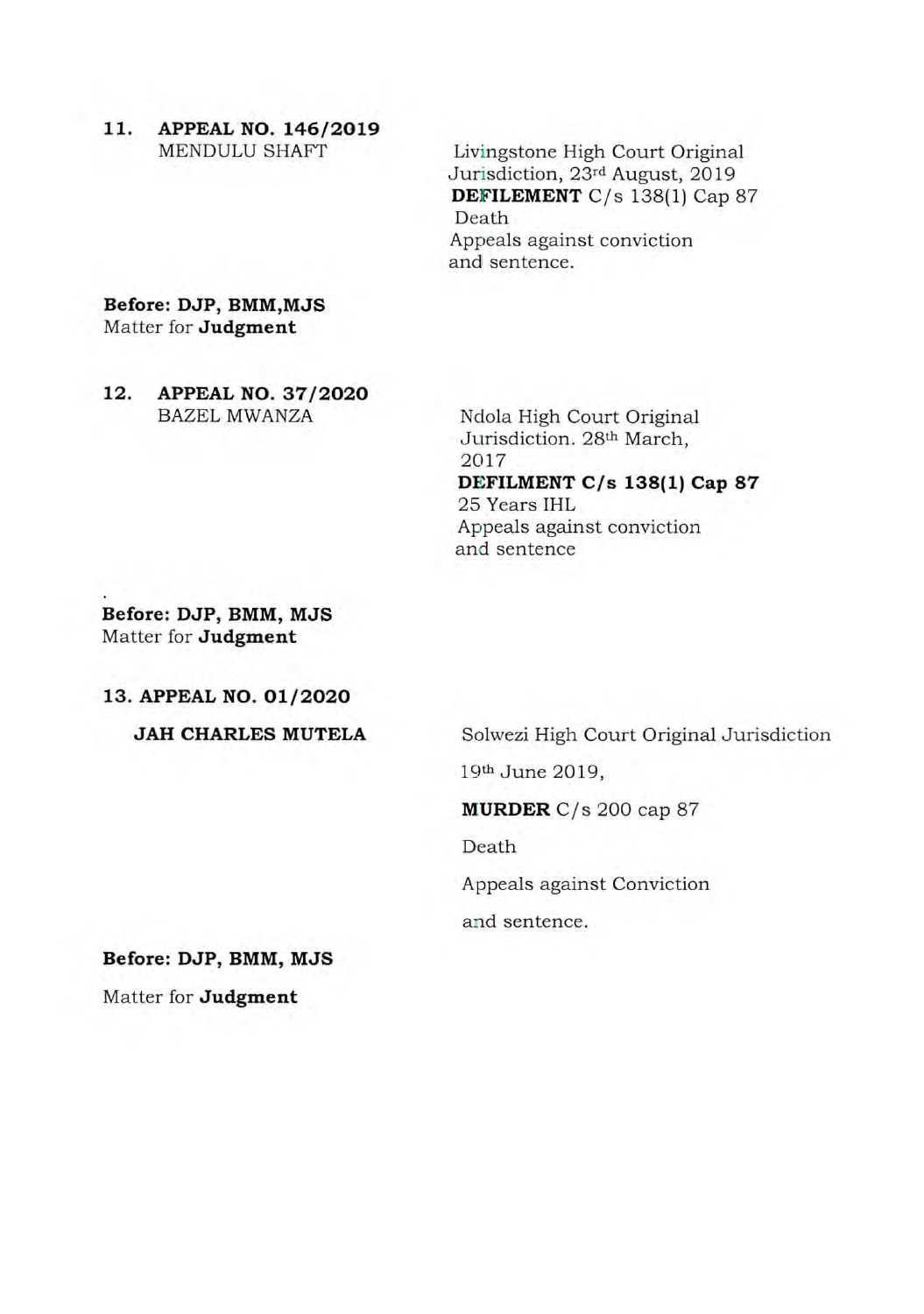**14. APPEAL NO. 20, 21, 22, 23, 24/2020 BRIAN KAYESA** 20<sup>th</sup> February, 2018 **KELVIN CHANSA AGGRAVATED ROBBERY MICHEAL CHILESHE C/s** 294(1) cap 87 **BRIGHT CHASWE 15 IHL** 

CHAMA BEMBELE Lusaka High Court Original Jurisdiction

Appeals against conviction and sentence.

**Before: DJP, BMM, MJS** 

Matter for **Judgment** 

# **ADJOURNED TO 13TH NOVEMBER, 2020 AT 09:00 HOURS**

**I.S. APPEAL NO. 15, 16, 17/2020**  KELVIN KAJOBA HERBERT MUSANKABANTU CHRISTOPHER MWIINGA

Before: **MMK, FMC, JZM**  Matter for **Judgment** 

MAUDY CHILONGO. Clerk of Session.